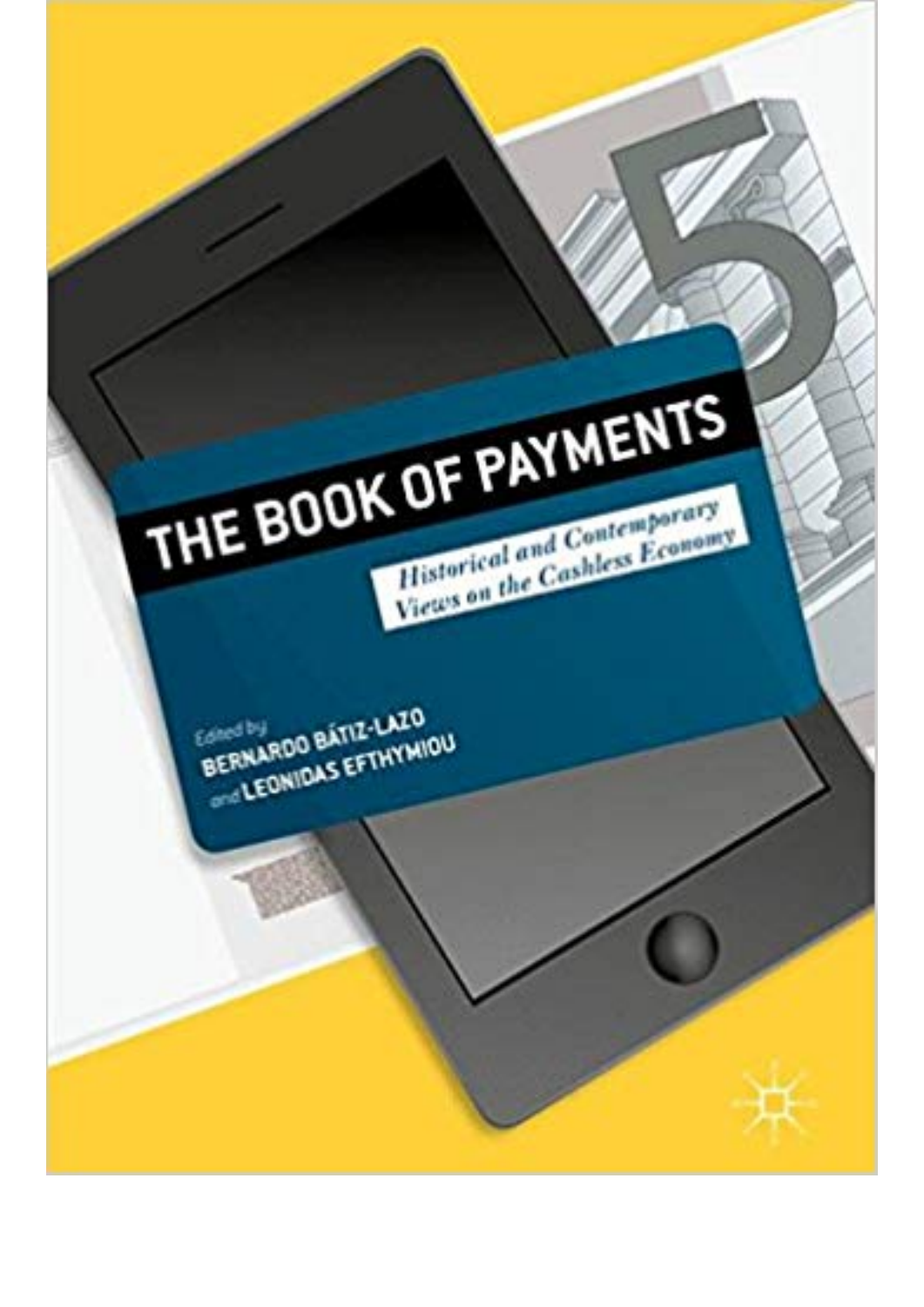*Bernardo Batiz-Lazo*

## **The Book of Payments: Historical and Contemporary Views on the Cashless Society**

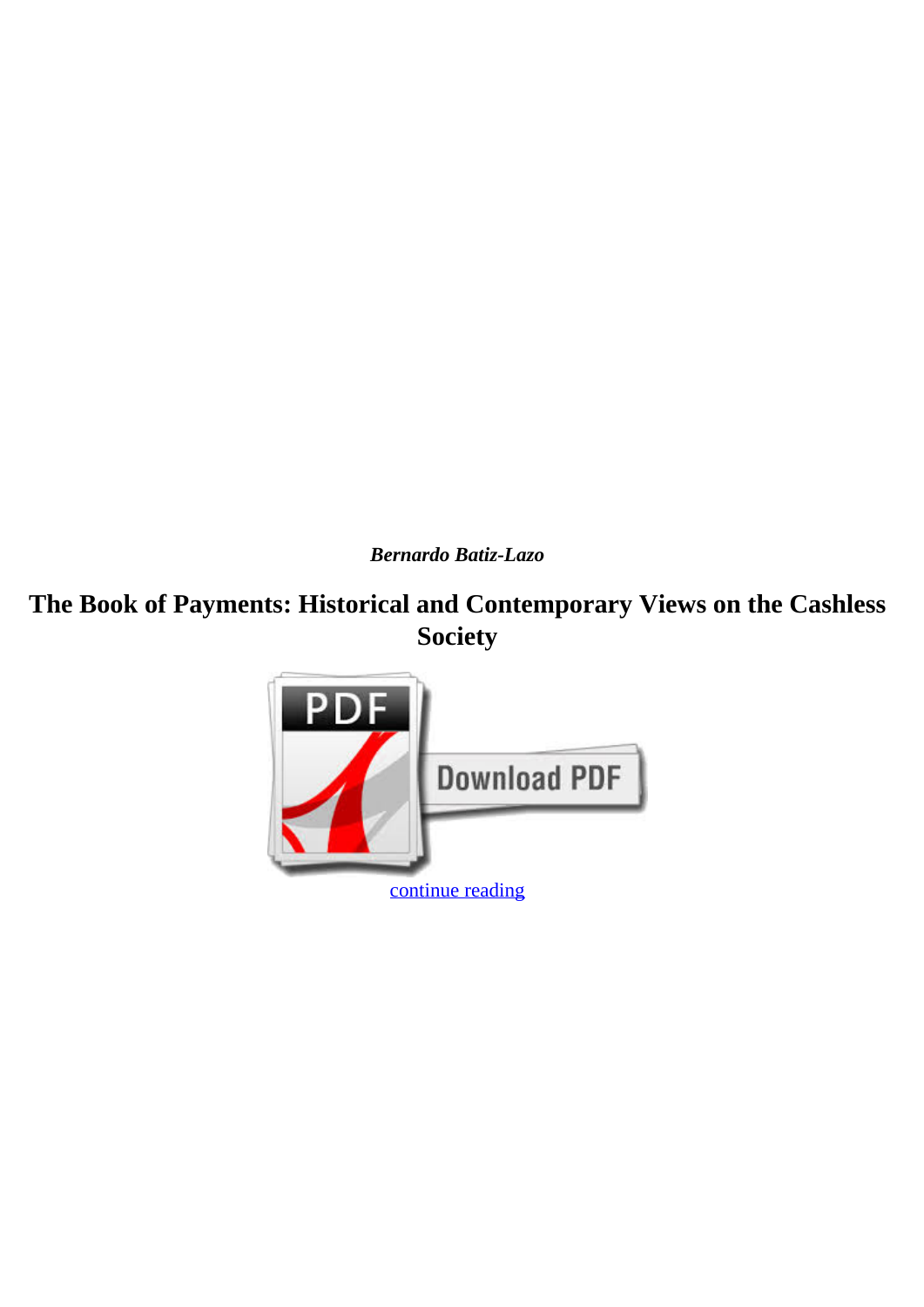This book examines the nature of retail financial transaction infrastructures. Chapters explore a global changeover to a cashless culture and contemplate potential alternatives to cash, cheques and plastic, featuring the perspectives of academics from different disciplines in discussion and industry individuals from six continents. Readers are invited to discover the creativity in payment systems and how it co-evolves with changes in society and organisations through personal, corporate and governmental processes. It includes different theoretical methods to the analysis, re-examining and forecasting adjustments in retail payment systems. Contributions presume a long-term outlook within their exploration of the key financial processes and systems that support a worldwide transition to a cashless overall economy. The volume offers both contemporary and historical accounts that demonstrate the constantly changing function of payment instruments.



[continue reading](http://bit.ly/2Tge8Fv)